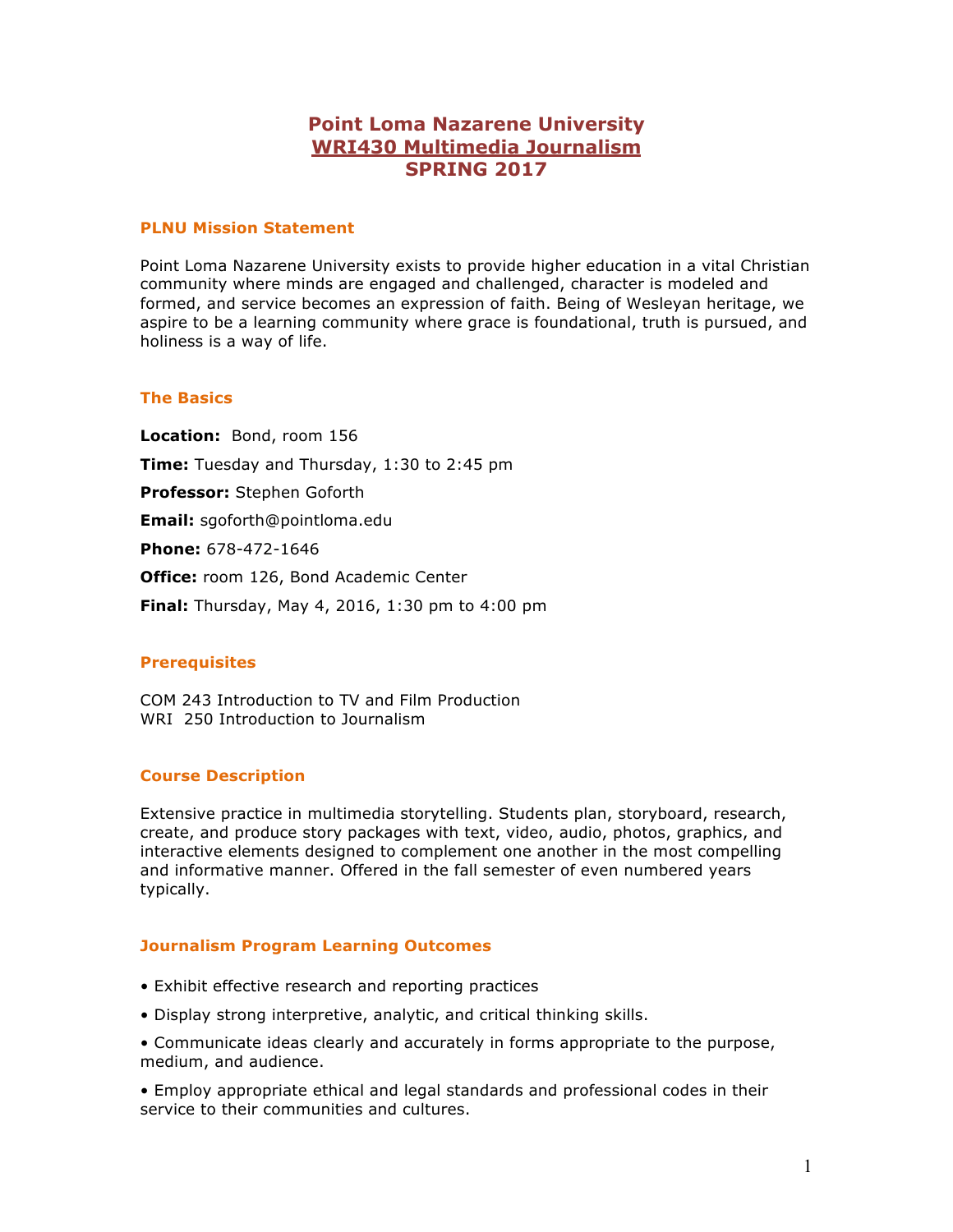### **Class Learning Outcomes**

Students who complete WRI430 will be able to:

• Write news copy clearly and accurately according to news values appropriate to online journalism.

• Create and edit hard news, feature, and opinion content based on accepted industry standards for online journalism.

• Exhibit ethical decision making in story selection and content.

• Exhibit behavior appropriate to news professionals, including leadership, teamwork, dependability and responsibility.

• Incorporate use of technology in newsgathering (including video gathering, editing and presentation, audio gathering, editing and presentation and writing for multiple platforms)

In the interest of providing sufficient time to accomplish the stated Course Learning Outcomes, this class meets the PLNU credit hour policy for a 3 unit class delivered over 16 weeks. Specific details about how the class meets the credit hour requirement can be provided upon request.

### **Text and Articles**

There is no required textbook for this class. However, it is recommended that you have access to a copy of the most recent edition of *The Associated Press Stylebook* either in print or through an online subscription.

#### **Equipment**

Here are some of the items that students have made use of for this class: A flash drive (at least 4 gigabytes) or portable hard drive (with 120 gigabytes or more), digital video camera, headphones for listening to audio recorded by video or from your computer. You'll find some specific recommendations related to smart phone video, audio software and other equipment issues in another handout I will provide for you.

Video and audio equipment and editing facilities are available on a reserve basis. Sign-up sheets are located on the bulletin boards in the hallway outside the TV studio and radio station. See Rick Moncauskas for a mini-DV tape for shooting video stories.

#### **Criterion for Success**

Total points obtained on each of the areas listed in grading will be converted based on the indicated percentage and your final grade will be computed based on the following scale: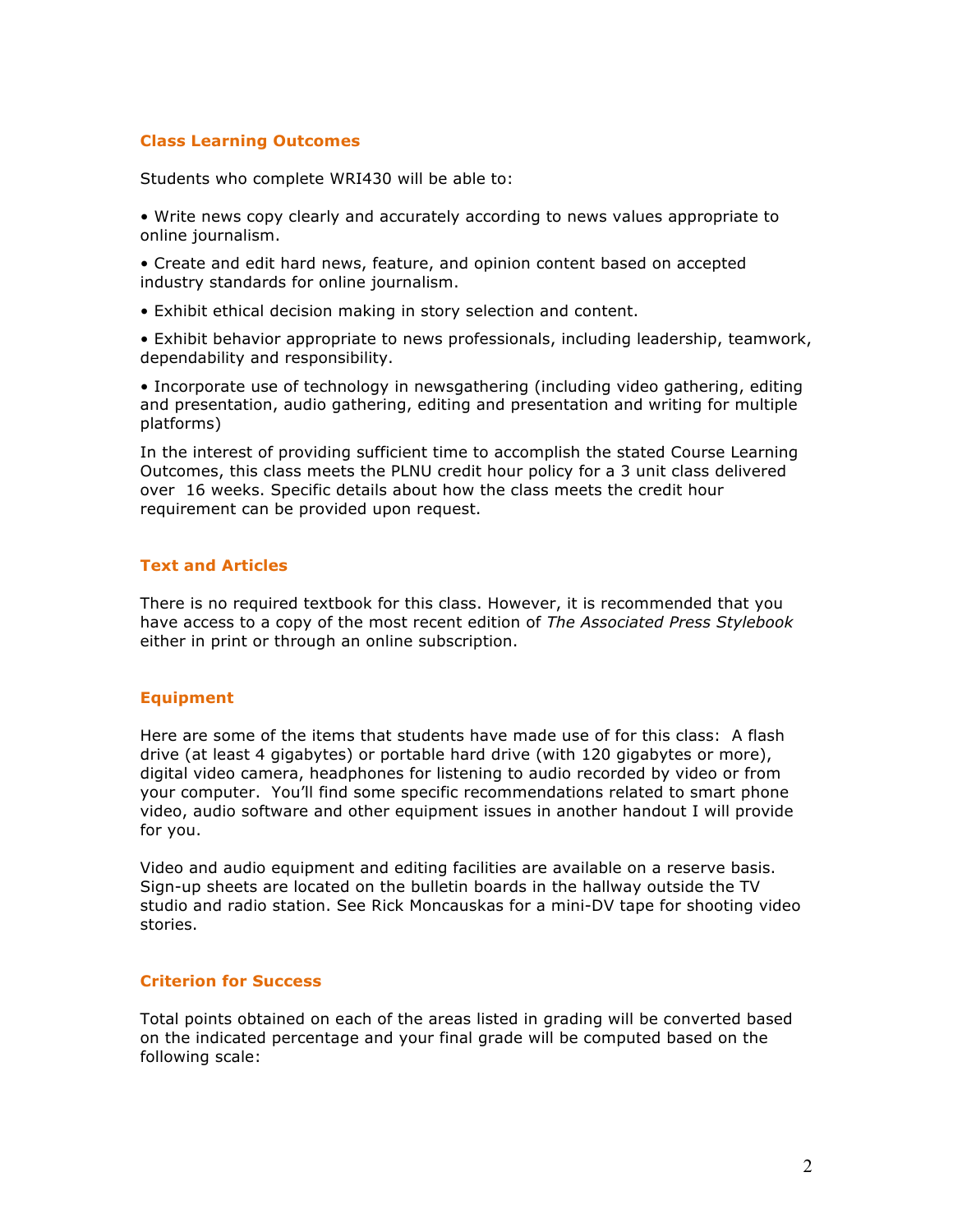A  $90 - 100\%$ B 80 – 89%  $C$  70 – 79%  $D 60 - 69%$ F Below - 60%

Here are the standards for specific letter grades:

- A = Substantially error-free and ready for broadcast or publication
- $B =$  Solid effort; only minor editing errors
- $C =$  Average work; needs some reorganization and rewrite
- $D =$  Multiple errors; needs major rewrite
- $F =$  Gross factual errors; unsuitable for broadcast or publication
- 0 = Missed deadline; ignored assignment

No grades will be given over the phone or by e-mail.

### **Grading**

| Online Projects         | 60% |
|-------------------------|-----|
| Final Exam              | 10% |
| Daily quizzes/exercises | 20% |
| Participation           | 5%  |
| Attendance              | 5%  |

#### **News Awareness**

While a member of this class, you will be treated as a journalist. Get into the flow of news. A journalist should have a basic general knowledge of current events. Be able to identify the major players in the major news stories. Currents events questions could be a part of our quizzes. Be prepared by knowing what's happening in national politics, state news, entertainment, business, international events, etc.

#### **Conduct**

When interacting with news sources, act in a professional manner at all times whether in person, through the Internet or over the phone. This includes dressing appropriately for meetings. Your behavior and appearance reflect on our school.

#### **LJML Departmental Mission Statement**

Welcome to the Department of Literature, Journalism and Modern Languages. Embodying the core values of a Christian liberal arts education in the Wesleyan theological tradition, and focusing on the power of language and story to shape us and our world, the LJML Department and programs will provide students with knowledge, skills, and experiences to equip them to understand, interpret, analyze, evaluate, and create texts as linguistic and/or artistic expressions of diverse human experiences. We value reading, writing, researching, speaking, and discussing as profound means of participating in the redemptive work of God in all of creation.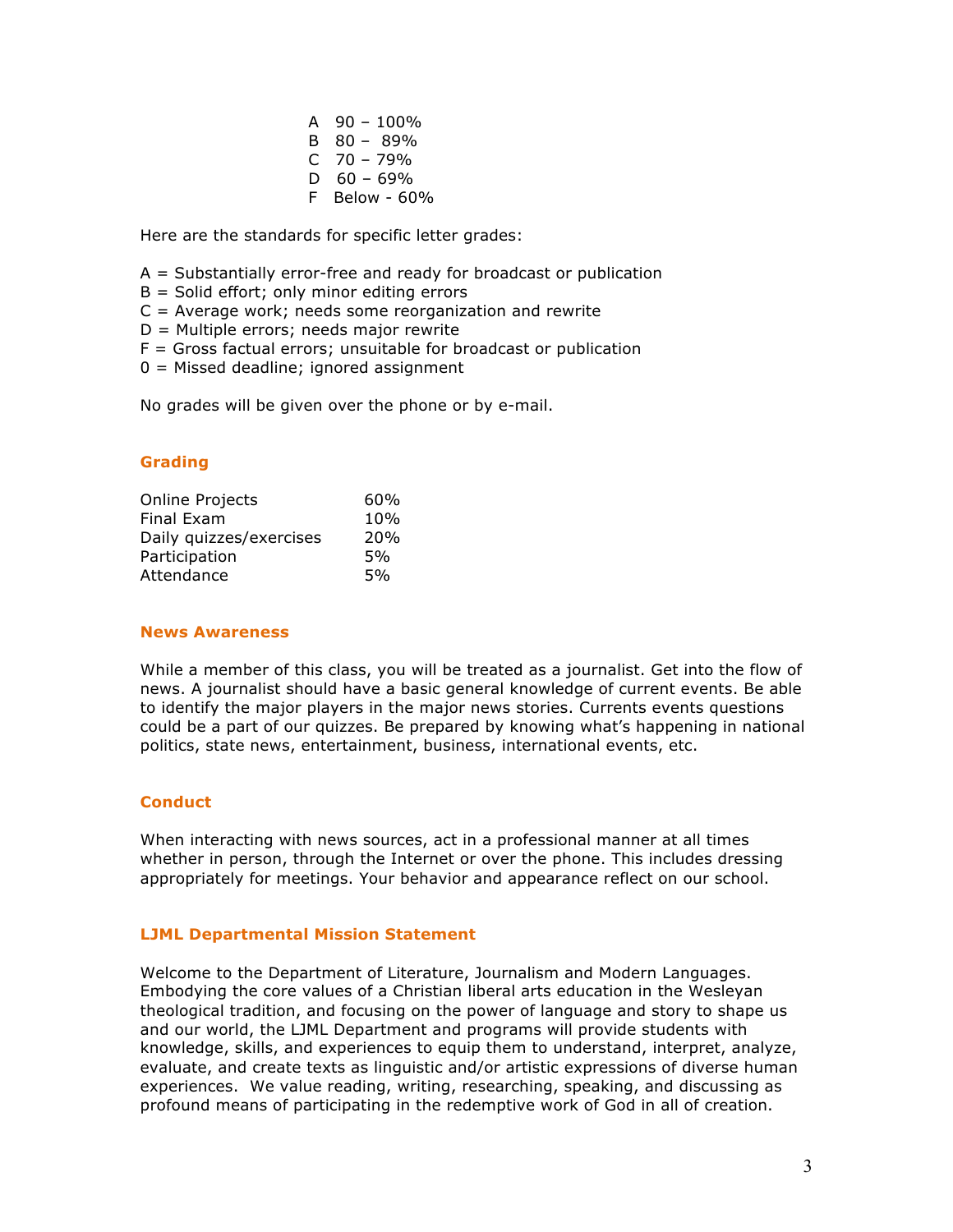The following document will provide you with the information sources and information guidelines to University and Departmental policies that apply to all courses taken in this Department.

### **Final Exam Policy**

Successful completion of this class requires taking the final examination on its scheduled day. No requests for early examinations or alternative days will be approved.

### **PLNU Copyright Policy**

Point Loma Nazarene University, as a non-profit educational institution, is entitled by law to use materials protected by the U.S. Copyright Act for classroom education. Any use of those materials outside the class may violate the law.

#### **PLNU Academic Honesty Policy**

Students should demonstrate academic honesty by doing original work and by giving appropriate credit to the ideas of others. Academic dishonesty is the act of presenting information, ideas, and/or concepts as one's own when in reality they are the results of another person's creativity and effort. A faculty member who believes a situation involving academic dishonesty has been detected may assign a failing grade for that assignment or examination, or, depending on the seriousness of the offense, for the course. Faculty should follow and students may appeal using the procedure in the university Catalog. See Academic Policies for definitions of kinds of academic dishonesty and for further policy information.

#### **PLNU Academic Accommodations Policy**

If you have a diagnosed disability, please contact PLNU's Disability Resource Center (DRC) within the first two weeks of class to demonstrate need and to register for accommodation by phone at 619-849-2486 or by e-mail at DRC@pointloma.edu. See Disability Resource Center for additional information.

#### **PLNU Attendance and Participation Policy**

Regular and punctual attendance at all classes is considered essential to optimum academic achievement. If the student is absent from more than 10 percent of class meetings, the faculty member can file a written report, which may result in deenrollment. If the absences exceed 20 percent, the student may be de-enrolled without notice until the university drop date or, after that date, receive the appropriate grade for their work and participation. See Academic Policies in the Undergraduate Academic Catalog.

#### **WRI250 Attendance Policy**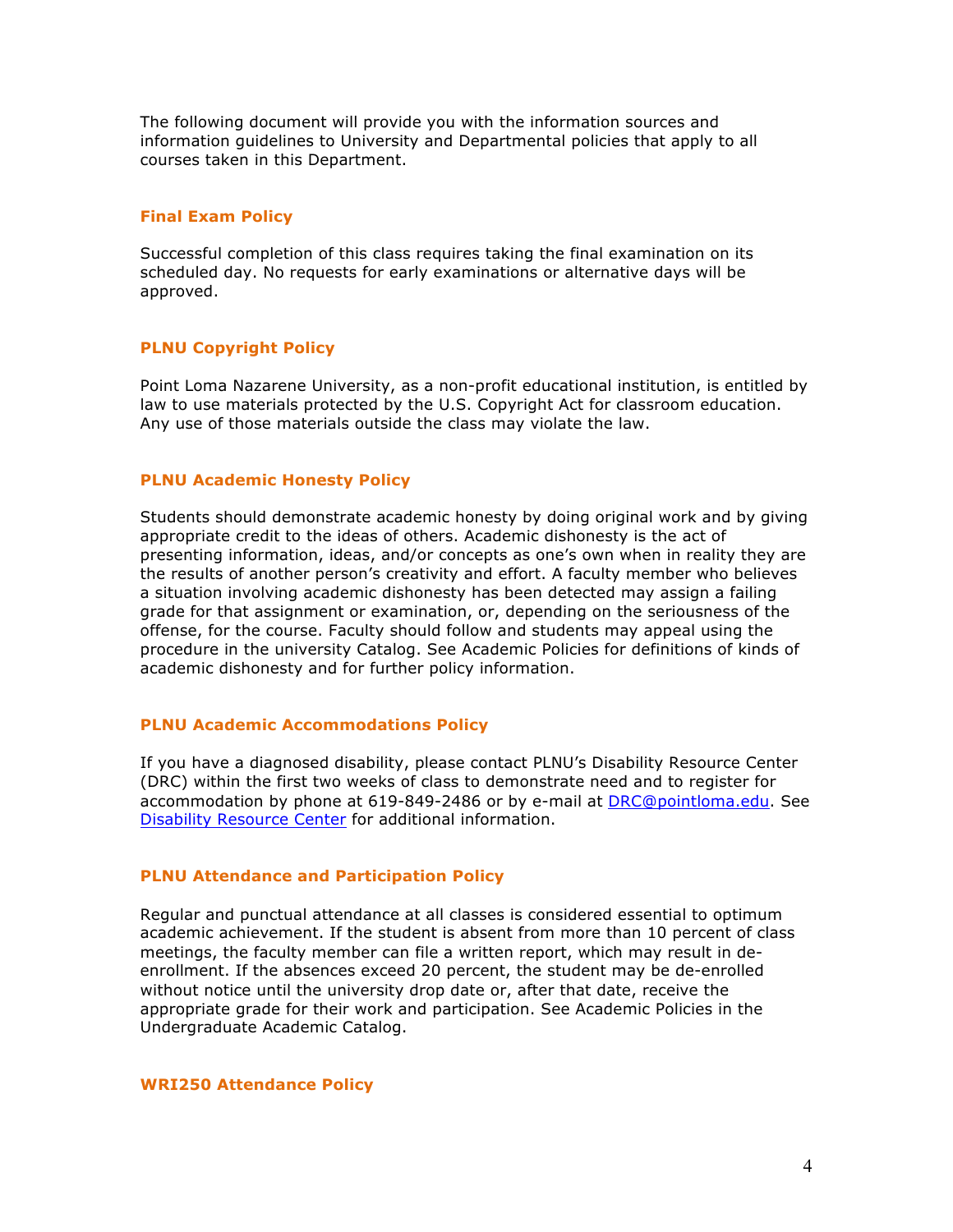Missing a class means losing points for attendance, participation and in class work. If you must miss a class for a valid reason (illness, family emergency, school activity, etc.) then documentation will be required.

If you miss an in-class exercise for an unexcused absence, you will be given a zero. There are no makeups for much of the in-class work.

Tardiness disrupts the class environment and hinders your own learning. If you arrive after the role has been sent around for everyone to sign in, you'll be docked half of an absence. You will also lose half credit for class attendance any day you leave early.

Articles and links will be posted on Canvas related to our discussions throughout the semester. You will be responsible for knowing the material for tests and completing any assignments given out any day you miss.

#### **WRI250 Participation Policy**

This course requires your active involvement. If you want to learn as much as possible, you should come to class ready to initiate ideas, share relevant experiences, reflect on what others say, and discuss the readings, videos, etc. Strive to see other points of view and consider them critically. As a member of this class you are expected to be respectful toward others and their views, even when they radically oppose your beliefs. Listen respectfully to others but don't shy away from expressing your own ideas. Don't be afraid to wade in and soak up all you can.

I'll be asking your opinion on some controversial issues. I don't want you to simply reflect back what you believe I already think. I want to hear your own opinion. Be ready to not only explain but also defend your positions.

#### **Public Discourse**

Much of the work we will do in this class is cooperative, by nature of the class discussions and general feedback given to written work and/projects; thus you should think of all your writing and speaking for and in class as public, not private, discourse. By continuing in this class, you acknowledge that your work will be viewed by others in the class. Thinking of our class work as public and shared also gives us the chance to treat one another with gentleness and compassion.

#### **Inclusive Language**

Because the Literature, Journalism, and Modern Language department recognizes the power of language, all public language used in this course, including written and spoken discourse will be inclusive. This standard is outlined by all major academic style guides, including MLA, APA, and Chicago, and is the norm in university-level work.

**Diversity Statement**